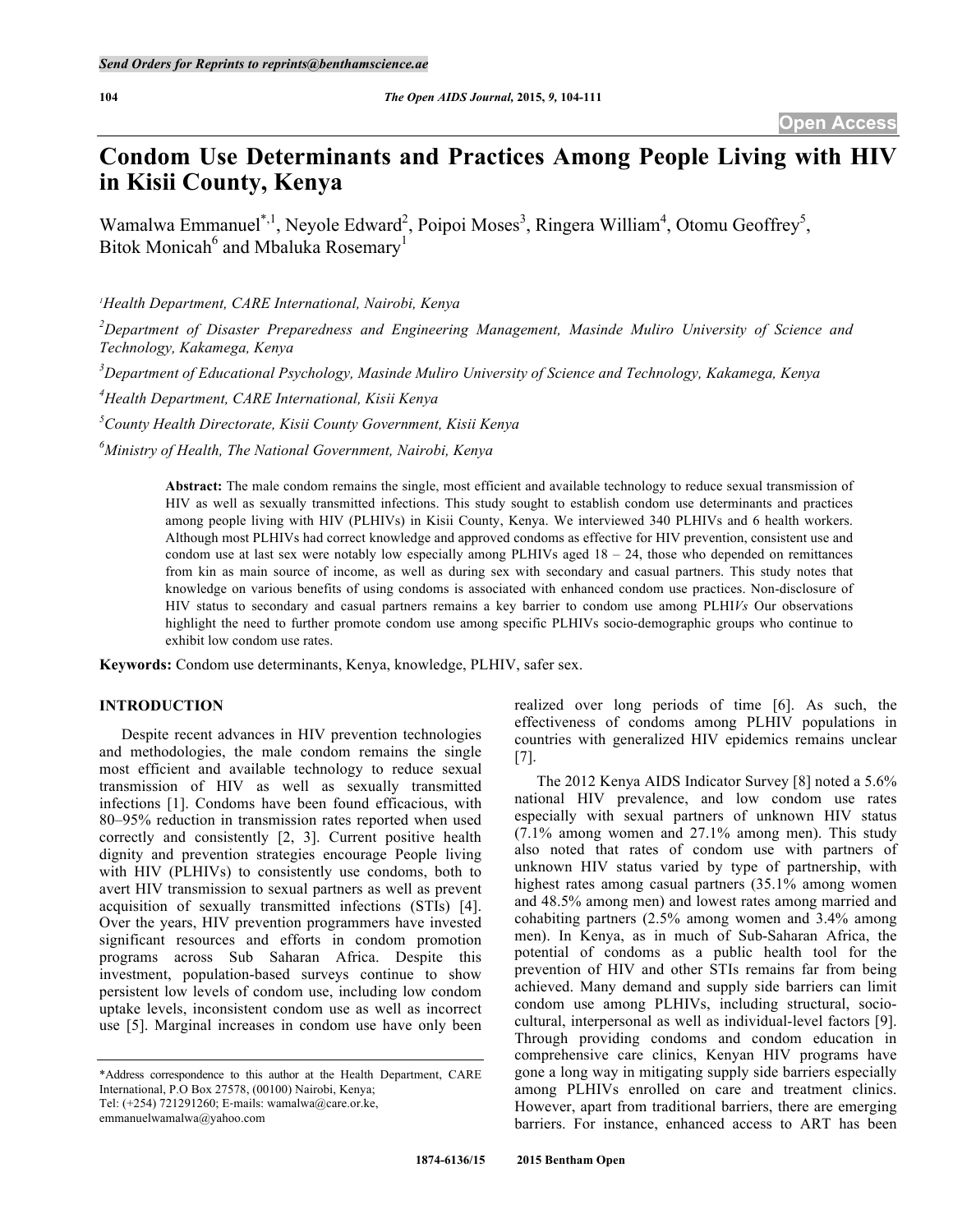#### *Condom Use Determinants and Practices Among PLHIVs in Kenya The Open AIDS Journal, 2015, Volume 9* **105**

noted to affect consistent condom use [10]. Overall, although individuals who learn that they are HIV-infected generally decrease their sexual risk behavior, it is acknowledged that some subsets of this population will still be engaged in unprotected sex thus increased transmission risk to sexual partners [11].

In Kenya, sexual HIV transmission account for most new infections with heterosexual transmission within primary partnerships accounting for 44% and casual heterosexual sex accounting for 25% of all new infections [8]. Sexually transmitted infections, preventable by condom use, play an important role in HIV transmission and acquisition. The Kenyan HIV prevention strategy thus underpins the need for correct and consistent condom use by PLHIVs [4]. However, despite widespread advocacy and scale-up, risky sexual behaviors continue to present among PLWHAs, with incorrect and inconsistent condom use, early sexual debut and multiple sexual partnerships remaining major challenges [8]. There is thus urgent need to better understand determinants of condom use among PLHIVs in order to foster use among this population. The objective of this study was to establish determinants of condom use among PLHIVs enrolled on care and treatment programs in Kisii County, Kenya.

### **METHODS**

# **Design of the Study**

This study used cross-sectional descriptive survey and evaluation designs, allowing the researcher to collect both qualitative and quantitative data. Study tools were administered to respondents in order to capture both exposures and outcomes simultaneously. Participant's exposure to various HIV interventions, their level of knowledge, perceptions and attitudes, their HIV related behaviors as well as socio demographic factors were all assessed at the same time over a short period of time. This design was appropriate for this study since the researcher intended to find out the status and draw associations at a point in time.

# **Study Context**

Kisii County is located in the former Nyanza province in the Western parts of Kenya with an estimated population of 1,152,282 with 52% females [12], with HIV considered one of the most important public health concerns [13]. This study was carried out among clients enrolled on HIV care and treatment programs in Kisii County. There were 14,615 clients active on antiretroviral treatment [14]. Kisii County, where this study was undertaken, is one of the top 5 Counties with the highest HIV burden in Kenya, as well as one of the 5 Counties that make up 50% of all new HIV infections [4].

# **Sampling**

A total 340 PLHIVs and 6 health workers were interviewed. In sample size calculation, standard error was set at 5% and a 10% margin was added to the sample. Study respondents were mapped and interviewed at health facilities. Multistage sampling was used to determine study questionnaire respondents as follows. First, Health Facilities that offer HIV treatment care and support services were stratified based on their Ministry of health facility clustering. Kisii County health facilities fall between tier 2 and tier 4. Secondly,  $10\%$  of facilities in each tier were randomly selected. The sample was then proportionately allocated to the selected health facilities based on the number of HIV clients enrolled. Once at the facility, interviews were systematically administered, with the sampling interval being determined by dividing the facility's monthly number of HIV clients seen with the apportioned sample size. Ineligible clients were replaced by the next clients on scheduled to be seen as per the clinics appointment schedule. Six Key Informants were interviewed, being three county level HIV managers and another three Sub County level HIV managers. Key informants were purposefully selected based on their work stations as well as their areas of specialization.

# **Data Collection**

Data was collected using two different instruments, an interviewer administered PLHIV semi-structured questionnaire and a key informant interview schedule. The PLHIV questionnaire was developed by the researcher through an analysis of study objectives and research questions to ensure these were adequately covered in both scope and depth, guided by literature review of HIV intervention and behavior change studies. The questionnaire was administered to individual PLHIVs by research assistants. Information collected by the questionnaires included demographics, as well as information on knowledge, perceptions and attitudes and the uptake of various HIV related behaviors. The Key Informant Interview guide was developed by the researcher through analyzing aspects that need in-depth professional understanding. This tool has open ended questions and was administered to HIV services managers and coordinators within the study area. The guide focused on gathering information on strengths, weaknesses, opportunities and threats for HIV related behavior change, and offered insights on improvement points for HIV programs. The guide also captured information on various factors affecting communities' level of HIV knowledge, perceptions and behavior change. The guide collected professional information on best methodologies to enhance knowledge, attitudes and behavior change among PLHIVs in Kisii County.

# **Data Instruments Validity and Reliability**

Training of the research team was done by the researcher on the overall purpose and procedures of the study, as well as on the study questionnaire and the Key Informant Interview guide in order to ensure standardized understanding and administration of data collection tools. Study tools were pre-tested, piloted and reviewed before actual use to establish their accuracy in generation of required information. The test – retest method was used to determine the tools reliability.

#### **Data Analysis**

For the PLHIV questionnaire, data was coded, entered and analyzed using the Statistical Package for the Social Sciences (SPSS) version 17, with the level of significance set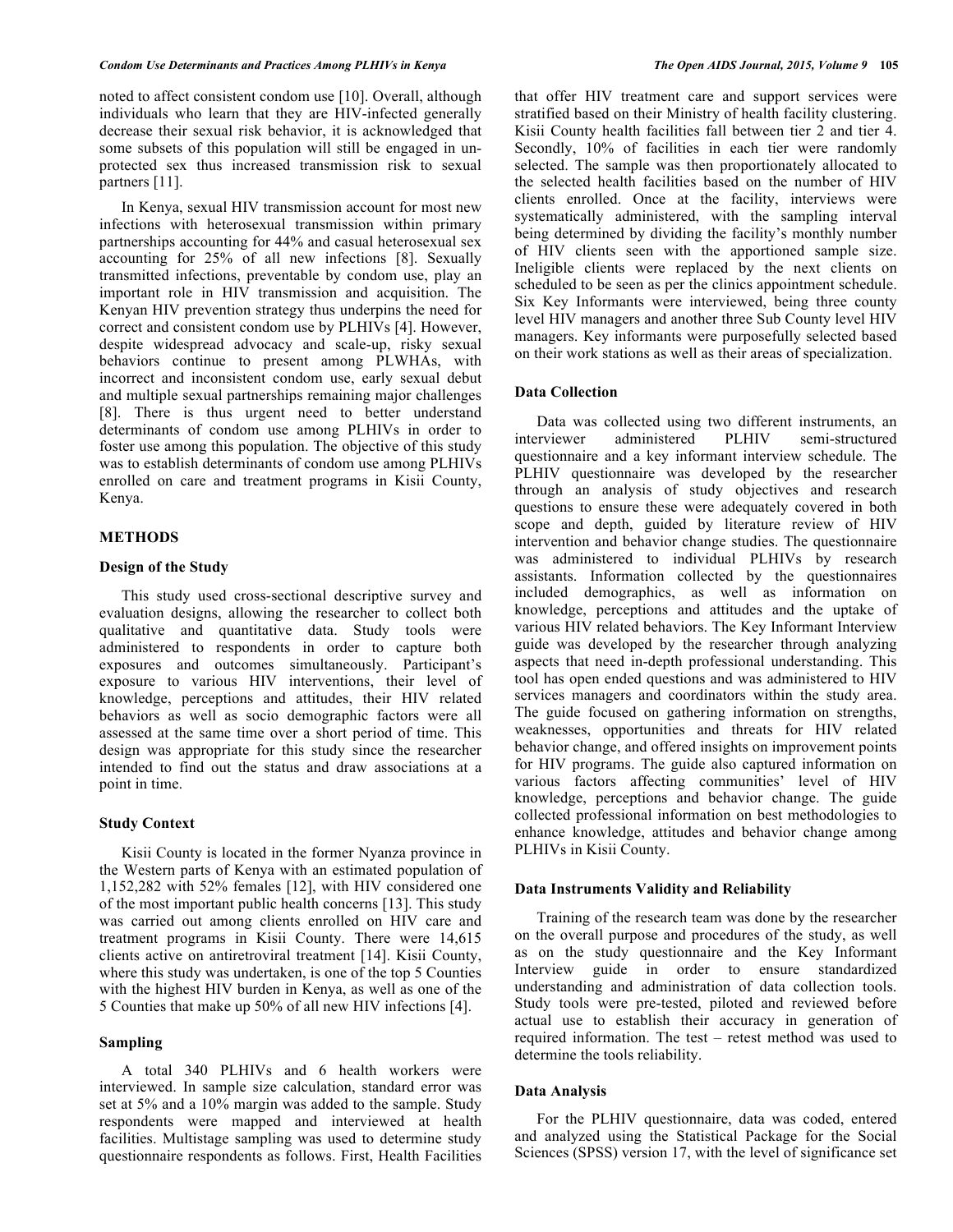at 0.05. First, descriptive statistics were drawn where frequencies, percentages and means were analyzed. Secondly, the Chi-square test was used to measure the association between demographics and Knowledge, attitudes, practices and behaviors. For categorical data where specific cell count was less than 10, the Fischer's exact test was used. The Kruskal Wallis test was used for data where normality in distribution could not be assumed. In the overall, comparison was made among and between individuals who exhibited safer sex practices and those who did not. Key informant's recorded sessions were transcribed and rechecked after which coding and harmonization was done on the transcripts. Summaries were drawn based on the major themes. A matrix showing each participants contribution against major themes was then generated. Major themes measure knowledge, attitudes and HIV related behaviors. Participant's contributions against each theme were then manually analyzed by combining views and determining the overall points of concurrence as well as discord between participants. All points of concurrence and discords noted were further critiqued through literature review in order to draw conclusions and recommendations.

# *Ethics*

Research Ethics approval was sought and obtained from the Institutional Ethics and Research Committee of Moi University [FAN IREC 1195] and a research clearance permit issued by the National Commission for Science, Technology and innovation. The study was conducted during a period of 6 months from August 2014 to February 2015.

### **RESULTS**

#### **Demographic Characteristics**

Study respondents had a median age of 37 years, range of 50 years (between 18 and 68 years old) and mean age of 37.2 years. Most respondents (72.6%) were aged between 20 and 40 years old, with 7.9% aged 18 – 24 years, 31.2 aged 25 – 34 years, 38.5% aged 35 – 44 years, 18.2% aged 45 – 54 year and 4.1% aged above 55 years old. Most respondents (65.9%) were female. The majority of respondents had primary level of education and above, with 42.1% having primary level education, 40.0% having secondary level education and 13.7% having tertiary level of education. Of all respondents, 78.9% were either married or cohabiting while 8.0% were single. Thirteen percent were either widowed  $(6.8\%)$ , divorced  $(2.1\%)$  or separated  $(4.2\%)$ . For religion, 92.2% of the respondents were Christians, with 59.1% being Protestants and 33.1% Catholics. Most respondents had more than one child, with only 8% having no child. The main sources of income were farming (38.6%), business (28.0%) and formal employment (15.2%) whilst 3.2% depended on remittances. Six percent of the respondents lived below 1 USD a day (conversion KES 87), with the median income at KES 12,000 monthly

#### **Condom Related Knowledge**

Majority of PLHIVs (97%, n=314) have knowledge that condom use reduces HIV transmission risk to sexual partners. This study found no association between PLHIVs knowledge that condom use reduces HIV transmission risk to sexual partners and age, sex, education, marital status, religion, parity and sources of income. This study shows that most PLHIVs used media (79%, n=338), health workers (47%, n=338) and HIV campaigns (24%, n=338) to get condom related information. Other key information sources include peers  $(6\%, n=338)$  and posters  $(5\%, n=338)$ . Most PLHIVs indicated either media (70%, n=338), HIV campaigns (16%, n=338) or health workers (12%, n=338) as MAIN information source. This study found association between sources of information and sex  $(X<sup>2</sup>(1, N = 340))$  = 4.37,  $p = 0.037$ ) with males more likely to have peers as sources of information, and females more likely to use media as a source of condom information  $(\chi^2(1, N = 340) = 4.49, p$ = 0.034). This study did not find any other association between PLHIVs sources of information and age, education, marital status, religion, parity and sources of income. Although most PLHIVs did not consider their partners as a source of condom related information, we noted that a large proportion of PLHIVs (82%, n=325) discussed HIV related issues with their partners, including condom use.

#### **Condom Use Approval and Self-Efficacy**

In order to assess approval of condoms as an effective strategy for PLHIVs, this study used a series of 5 point Likert type questions, with PLHIVs asked to indicate whether they strongly agreed, agreed, neither agreed nor disagreed, disagreed or strongly disagreed with various statements posed to them. Most PLHIVs approved condoms as an effective way to prevent HIV transmission, with 32% agreeing and 54% strongly agreeing to this as shown in Table **1**. The study found association between discussing HIV prevention with sexual partners and PLHIVs approval of condoms as an effective way to prevent HIV transmission  $(\chi^2(2, N = 323) = 11.65, p = 0.003)$ . Those who disagreed or strongly disagreed that condoms were an effective HIV prevention strategy were less likely to have discussed HIV prevention with partner.

# **PLHIVs Sexual Behaviors**

Sexual behaviors have been associated with both transmission and acquisition of HIV. In assessing respondent's sexual behavior, the study looked at duration from last sexual intercourse, type of partner and condom use. This study also looked at alcohol use, which can be associated with high-risk sexual behavior. Most PLHIVs (69%, n=302) had sexual intercourse within 1 month preceding the study, with 41% (n=302) having sexual intercourse within the 7 days that preceded the study. Most PLHIVs (78%, n=257) had sex with stable partners at last sex, with 18% (n=257) having last sex with casual partners. Females were more likely to have reported a casual partner at last sex  $(\chi^2(2, N = 326) = 9.59, p = 0.008)$ . The study found that 23% (n=326) of PLHIVs had last sex with drunken partners. Again, females were more likely to have drunken partners at last sex  $(\chi^2(2, N = 326) = 9.59, p =$ 0.008).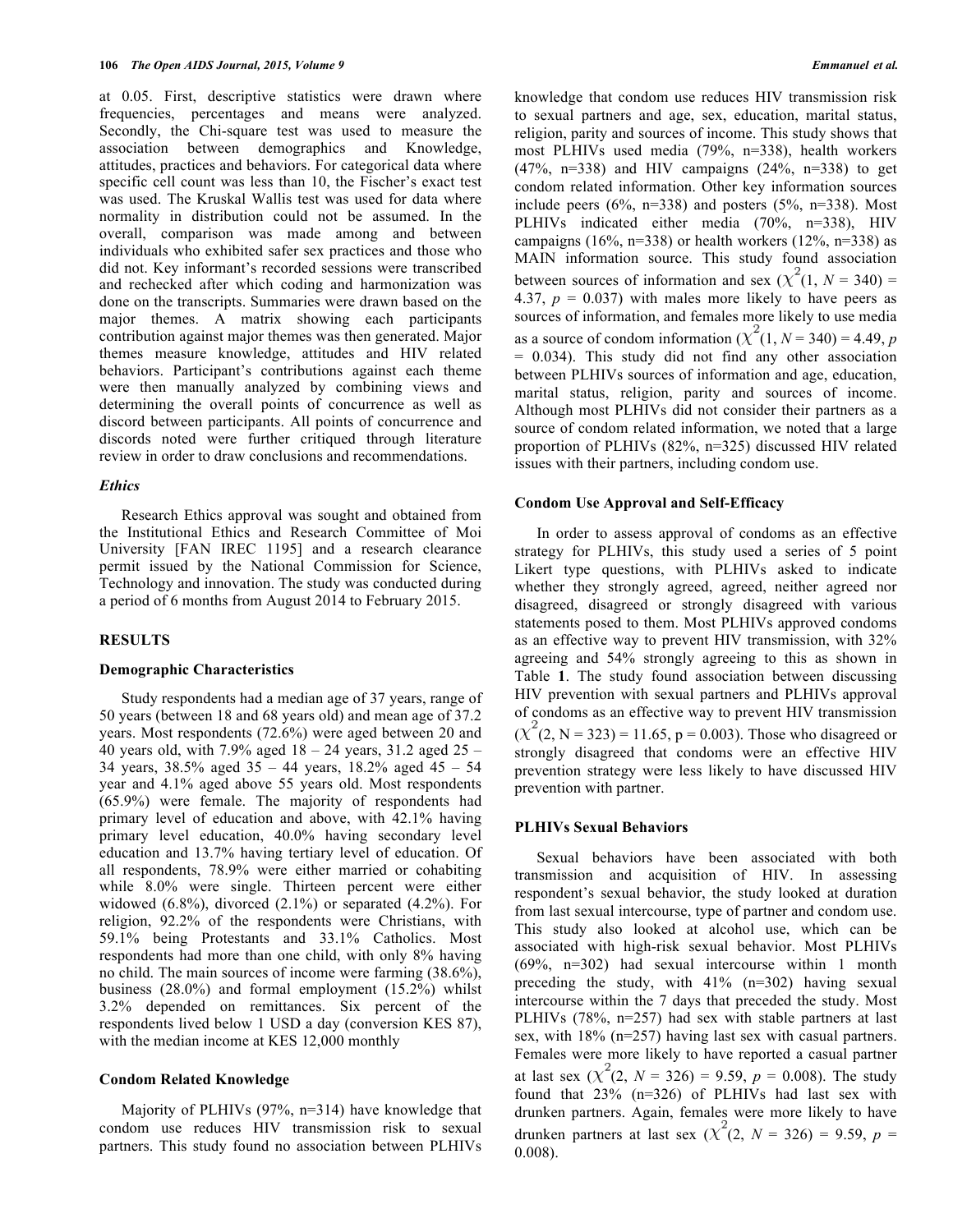|                                                                                |               | <b>Strongly Agree</b> | Agree | <b>Neither Agrees Nor Disagrees</b> | <b>Disagree</b> | <b>Strongly Disagree</b> | Total |
|--------------------------------------------------------------------------------|---------------|-----------------------|-------|-------------------------------------|-----------------|--------------------------|-------|
| Condoms are an effective way<br>to prevent HIV transmission                    | No.           | 184                   | 107   | 28                                  | 12              |                          | 338   |
|                                                                                | $\frac{0}{0}$ | 54.4                  | 31.6  | 8.3                                 | 3.6             | 2.1                      | 100   |
| Couples can correctly and<br>consistently use Condoms                          | No.           | 87                    | 105   | 69                                  | 20              | 48                       | 329   |
|                                                                                | $\frac{0}{0}$ | 26.4                  | 31.9  | 21                                  | 6.1             | 14.6                     | 100   |
| It's a Man's Decision to use Condoms                                           | No.           | 25                    | 27    | 23                                  | 145             | 115                      | 335   |
|                                                                                | $\frac{0}{0}$ | 7.5                   | 8.1   | 6.9                                 | 43.2            | 34.3                     | 100   |
| PLHIVs should stop sexual encounters<br>with partners who will not use condoms | No.           | 52                    | 148   | 24                                  | 37              | 64                       | 325   |
|                                                                                | $\frac{0}{0}$ | 16                    | 45.5  | 7.4                                 | 11.4            | 19.7                     | 100   |

**Table 1. Condom use approval as a feasible preventive strategy for PLHIVs.**

# **Variation of Condom Use Practices by Demographics and Knowledge**

Although only 65% (n=316) of PLHIVs interviewed selfreported consistent condom use in the 12 months that preceded the study, most PLHIVs (77%, n=322) reported condom at last sex. Chi square tests found association between age and condom use at last sex  $(X^{\dagger}(4, N = 322))$  = 23.02,  $p = 0.001$ ) with PLHIVs aged  $18 - 24$  less likely to have used a condom at last sex; and main income source  $(X)$  $(4, N = 321) = 18.39, p = 0.001$  where those who depend on remittances from kin as main income source were least likely to have used a condom at last sex. We found no association between condom use at last sex and PLHIVs sex, education, marital status, religion and parity. This study also found association between condom use at last sex and knowledge that HIV can be transmitted from mother to child ( $\chi^2(2, N =$  $320$ ) = 13.16,  $p = 0.001$ ) with those who knew this more likely to have used a condom at last sex; Knowledge that MTCT can occur in pregnancy  $(\chi^2(1, N = 285) = 4.42, p =$ 0.036) with those who knew this more likely to have used a condom at last sex; and knowledge that ARVs can prolong PLHIVs life  $(X^2(1, N = 309) = 9.79, p = 0.002)$  where those who knew this were more likely to have used condoms at last sex.

Most PLHIVs who did not use condoms at last sex indicated main reasons for not using condoms as condoms capacity to reduce pleasure (34%, n=64), partner being cautious  $(23\%, n=64)$  and wanting to get pregnant  $(6\%,$ n=64).

# **Condom Use by Various Partner Types**

This study measured the likelihood of condom use by primary sexual partners and secondary partners as well as by stable partners and casual partners. PLHIVs that had multiple secondary partners were further asked to rank these secondary partners depending on their own social and sexual considerations. This study found that PLHIVs were more likely to use condoms with primary sexual partners at last sex compared to secondary partners. Most PLHIVs (79%, n=324) used a condom the last time they had sex with their primary sexual partners. This proportion of condom use at last sex reduced with the ranking of secondary partners, with 66% (n=35) of secondary partners ranked as first secondary partner, 56% of those ranked second, and 43% of those ranked third reporting condom use at last sex. Similarly, this study found that PLHIVs were more likely to consistently use condoms with primary sexual partners at last sex (65%) compared to secondary partners, with 20% of secondary partners raked as first secondary partner, 36% of those ranked second, and 22% of those ranked third reporting consistent condom in past 12 months preceding the study.

### **DISCUSSION**

There is little data regarding condom related knowledge among PLHIV in Kenya. This study observed higher knowledge levels (97%) on condoms as a tool to reduce HIV transmission risk to sexual partners compared to other studies done in Kenya. For instance, the 2008/9 Kenya Demographic and Health Survey done among Kenyans aged 15 – 64 years indicated knowledge levels for condom as a HIV preventive strategy of 73% among adult women and 79% among adult men, albeit this was a study in the general population. Low knowledge levels and other demand-side barriers like levels of felt need are the main factors accounting for low levels of condom use in various Kenyan populations [15], thus a higher level of knowledge on condom use is pivotal in enhancing condom use. Key informants noted that HIV programs were using varying methodologies targeted at a wide range of sociodemographic groups, including PLHIVs, with condom related and other HIV prevention information. The use of varying methodologies by HIV programs targeted at a wide range of population groups with knowledge on condom use could have resulted in high levels of condom related knowledge among a wide range of demographic groups; thus explaining the no statistical difference finding among demographic groups as regards knowledge that the condom is a tool to reduce HIV transmission risk to sexual partners. Although sexual partners were not indicated as a major condom related information source, this study found higher knowledge levels and approval levels for condom use among couples who discussed HIV prevention. There is general agreement among researchers that enhanced couple communication would improve knowledge, attitudes as well as various HIV risk behaviors. It is however still largely debatable if this effect results in reduced incidence rates among better communicating couples [16]. HIV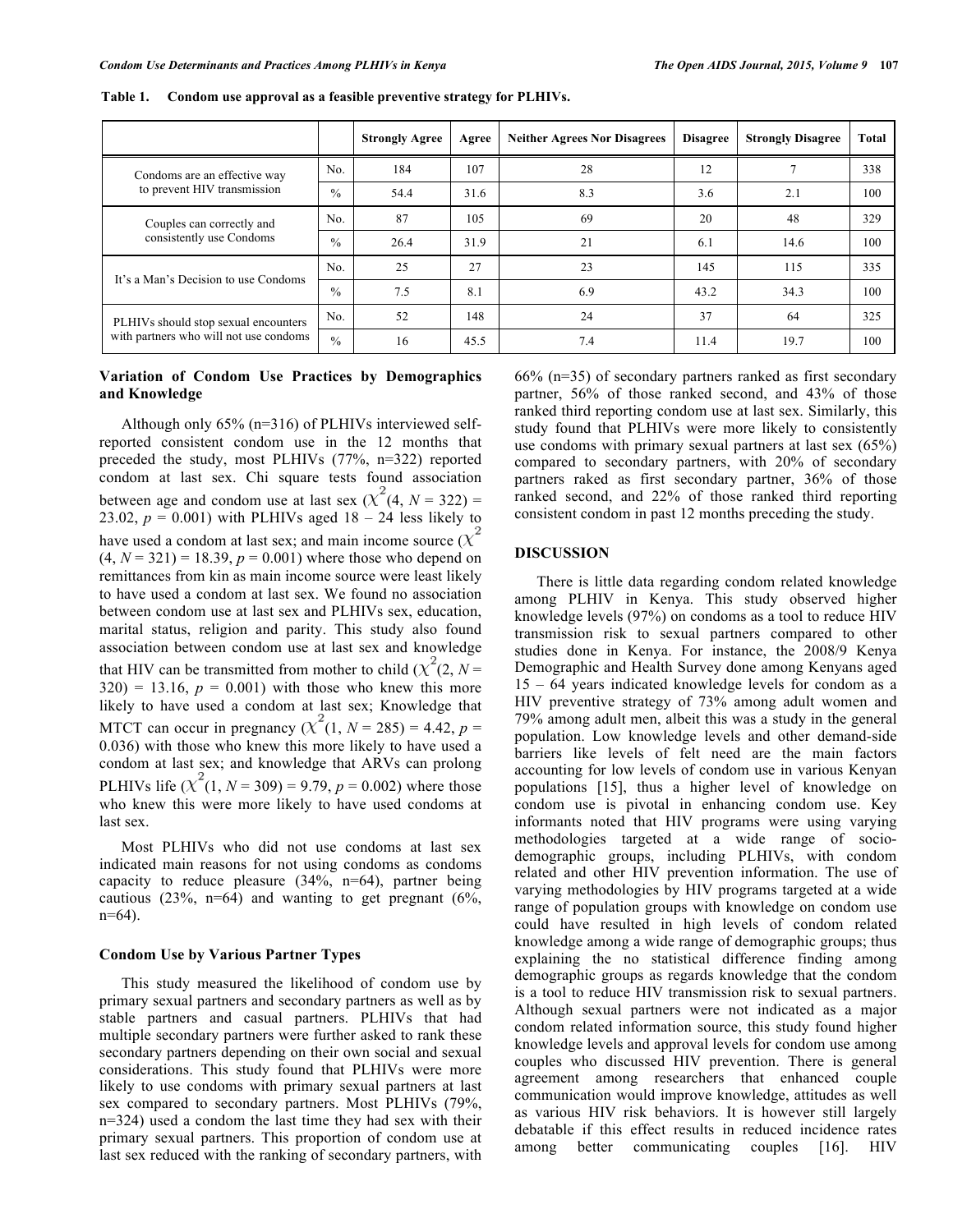|                                                            | <b>Condom Use During Last Sexual Intercourse</b> |             |            |              |                     |  |
|------------------------------------------------------------|--------------------------------------------------|-------------|------------|--------------|---------------------|--|
|                                                            |                                                  | Yes $(\% )$ | No $(\% )$ | Total $(\%)$ | p Value             |  |
|                                                            | $18 - 24$                                        | 3.1         | 4.4        | 7.5          | 0.001<br>Chi square |  |
|                                                            | $25 - 34$                                        | 23.0        | 8.4        | 31.4         |                     |  |
| Age<br>$(n = 322)$                                         | $35 - 44$                                        | 32.9        | 5.6        | 38.5         |                     |  |
|                                                            | $45 - 54$                                        | 14.6        | 3.7        | 18.3         |                     |  |
|                                                            | 55 and above                                     | 3.4         | 0.9        | 4.3          |                     |  |
| Total                                                      | 77.0                                             | 23.0        | 100.0      |              |                     |  |
|                                                            | Formal Employment                                | 11.2        | 3.1        | 14.3         |                     |  |
|                                                            | <b>Business</b>                                  | 18.7        | 8.7        | 27.4         |                     |  |
| Main source of income<br>$(n = 321)$                       | Remittances from kin                             | 1.2         | 2.2        | 3.4          | 0.001<br>Chi square |  |
|                                                            | Farming                                          | 32.4        | 6.2        | 38.6         |                     |  |
|                                                            | Others                                           | 13.4        | 2.9        | 16.3         |                     |  |
| Total                                                      | 76.9                                             | 23.1        | 100.0      |              |                     |  |
|                                                            | Yes                                              | 37.5        | 13.0       | 50.5         |                     |  |
| Knowledge that MTCT can happen during                      | No                                               | 41.8        | 7.7        | 49.5         | 0.036<br>Chi square |  |
| Pregnancy ( $n = 285$ ) Total                              | 79.3                                             | 20.7        | 100.0      |              |                     |  |
|                                                            | Yes                                              | 70.6        | 18.4       | 89.0         | 0.001<br>Chi square |  |
| Knowledge that HIV can be transmitted from Mother to Child | No                                               | 3.2         | 0.9        | 4.1          |                     |  |
|                                                            | Don't Know                                       | 3.1         | 3.8        | 6.9          |                     |  |
| $(n = 320)$ Total                                          | 76.9                                             | 23.1        | 100.0      |              |                     |  |
| Knowledge of some ARVs                                     | Yes                                              | 66.0        | 14.3       | 80.3         |                     |  |
|                                                            | No                                               | 12.6        | 7.1        | 19.7         | 0.002<br>Chi square |  |
| $(n = 309)$ Total                                          | 78.6                                             | 21.4        | 100.0      |              |                     |  |

**Table 2. Variation between condom use at last sexual intercourse by age, income and knowledge.**

programmers aiming at fostering knowledge and attitudes could therefore consider fostering couple communication. Successful couple-oriented post-test HIV counselling methodologies that foster couple communication among PLHIVs do exist, and have been tested and validated both in Asian and African contexts [17-19].

Most respondents (87%) approved of condoms as an effective way to prevent HIV transmission, with 32% agreeing and 55% strongly agreeing to this. PLHIVs approval of condoms as an effective HIV prevention tool is a key step in fostering consistent and correct use among this population. It is however key to note that a much lesser population (59%) approved of the fact that couples could consistently and correctly use condoms as a HIV prevention method. Since this study was done among PLHIVs, it is possible that this low approval levels signify challenges realized by the couples in their personal attempt to consistently use condoms with partners, thus the need to strengthen condom use interventions among PLHI*Vs* In addition to this, more behavioral and biomedical HIV prevention methods are now available. This finding points to the need to both enhance behavior change methodologies targeted at enhancing PLHIVs self-efficacy of condom use, as well as fostering other new HIV prevention methods

among this population, including voluntary male circumcision and treatment for prevention.

It is key to understand condom related information sources for PLHIVs when designing prevention, as well as care and treatment programs. This study noted that media, health workers and HIV campaigns remain key information sources. It is however key to note that different sub populations utilize different media channels for information, thus necessary to critically review specific channels or models before considering specific media options for any population group [20]. For example, our study noted that males were more likely to have peers as source of information while females were more likely to use media as a source of HIV information. This finding thus suggests that HIV prevention programmers have an opportunity of exploiting peer education models in enhancing knowledge and changing behaviors of male PLHIVs for better health outcomes. High levels of peers as a source of information for males provides opportunity for HIV programs to custom make and deliver appropriate messages to males through peer education. HIV programs in Kisii County have had challenges over the years as regards targeting and involving males in prevention, care and treatment activities [14]. HIV programs could therefore utilize more of the Peer education strategy for behavior change especially among males. It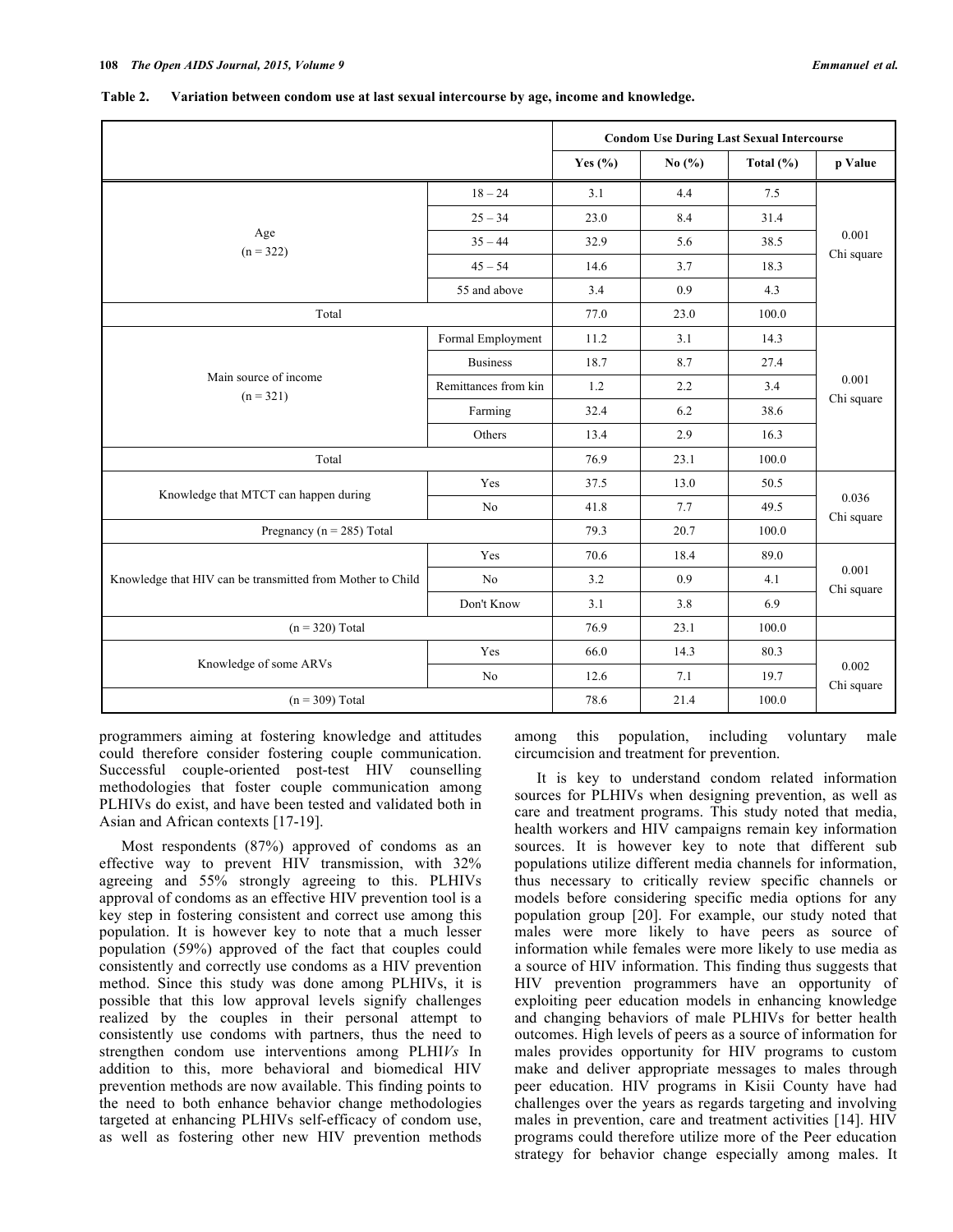remains key to note that this study found media, health workers and HIV campaigns as key information sources, thus these should be exploited for wider information spread among PLHI*Vs*

Most PLHIVs had sex with stable partners (78%) at last sex, but there was a high level of causal partners (18%) noted. Females were more likely to have reported a casual during the last sexual intercourse. The fact that it is more culturally acceptable in Kenya for men to have multiple sexual partners as compared to females, as noted by Key Informants, could explain the reason why more females had casual partners. Casual partners are least likely to know respondents HIV status and also report low condom use [21]. Men and women who engage in casual sex contribute 20% of new infections in Kenya [8]. This study found primary sexual partners more likely to know respondents HIV status and practice safer sex with PLHIVs as compared to secondary partners. Most PLHIVs used a condom (79%) the last time they had sex with their primary sexual partner, but this percentage reduced with secondary partners. Similarly, PLHIVs indicated the highest condom use levels with primary sexual partners (65%) during the last sex, with this proportion reducing with subsequent partners. The study also noted high disclosure rates (84%) with primary sexual partners. This finding indicates that the risk of HIV transmission to secondary partners could be higher than that of primary sexual partners. Although the study did not measure and compare the frequency of sexual acts by primary partners and secondary partners, a factor that could modify the transmission risk to primary partners, this finding indicates the need for continued advocacy for condom use among PLHIVs with multiple partners, with specific focus to secondary partnerships.

The link between alcohol use and HIV is complex. Scientists are gaining a better understanding of the complex relationship between alcohol consumption and HIV infection. Alcohol abuse impairs judgment, leading a person to engage in risky sexual behaviors [22]. People who drink also tend to delay getting tested for HIV and, if they test positive, tend to postpone seeking treatment. When receiving treatment, they may have difficulty following the complex medications regimen. All of these factors increase the likelihood that an alcoholic will get infected, infect others or will go on to develop AIDS [22]. In this study, 23% of all respondents had their last sexual encounters with drunken partners, with females having a higher probability of having had sex with a drunken partner during the last intercourse compared to males. This could be attributed to the fact that there are higher alcohol abuse rates among males than females [23, 24]. Heavy alcohol use is significantly associated with inconsistent condom use, especially among men [25]. Key informants noted that alcohol abuse remains a major challenge to safer sex practices, inclusive of condom use. HIV programmers need to address alcohol abuse levels among PLHIVs and their partners in the broader strife of fostering safer sex in this population.

Condom use is a critical element of combination prevention and one of the most efficient technologies available to reduce the sexual transmission of HIV and STIs. This study found 65% of respondents self-reporting condom use every time they had sexual intercourse in the past 12

months. This was lower than that observed in North West Ethiopia of 79% and Uganda at 82%, but was higher than what was observed in Addis Ababa public hospitals at 63.1% [26-28]. This study however observed much higher condom use consistency rates compared to observations among the general Kenyan population aged  $15 - 64$  years, where  $20\%$ of males and 9% of females in partnerships reported consistent condom use [8]. This variation could be because of the study setting influence, knowledge of HIV status among our respondents and respondent socio demographic conditions. Key informants noted that there continues to be advocacy and education sessions targeted at PLHIVs in to increase the uptake and consistency of condom use. They also noted that lack of disclosure remains a major challenge to condom use.

Overall, this study found that most participants (77%) used a condom the last time they had sex. Condom use at last sex is a widely used indicator in sexual behavior research. This result was much higher than the 10% observed in Kenya and Malawi five years ago among PLHIVs, probably due to increased investment in couple risk reduction among PLHIVs in recent years [29]. Although levels of condom use have increased significantly in high HIV burden countries over the past few years, it should be noted that this varies largely among various demographic groups, with young women recording low use levels [30]. A recent study in Kenya noted that low condom use could be attributed to demand side factors, highlighting the importance of building demand for condoms in the context of HIV prevention [15]. Demand-side barriers for condoms as a HIV preventive strategy are many. Much as the traditional barriers to condom use still exist, there are emerging barriers such as perceptions due to the knowledge that transmission risks lower with various biomedical interventions – voluntary medical male circumcision, post-exposure prophylaxis and antiretroviral therapy. Similarly, risk perceptions for the HIV infection are continuously modified in the era of effective therapy, as people vary their perceptions of potential consequences of an infection. These potential risk compensation effects are being closely scrutinized, but the dynamics are complex to track [30]. There is thus need to clearly communicate to HIV positive clients scientific facts not only on condom use, but also on other prevention methodologies.

This study found association between condom use during last sexual intercourse and age, with PLHIVs aged 18 – 24 years and those who depended on remittances from kin being less likely to have used a condom during their last sexual intercourse. Various studies have also noted low condom use levels among this age group, especially among females [30, 8]. There is need to further study, focus and eliminate both demand and supply side barriers to condom use among this age group, especially PLHI*Vs* This study also found association between condom use at last sexual intercourse and knowledge of various HIV preventive services, including PMTCT. It is possible that since PMTCT service advocates for safe sex especially during pregnancy, those who had knowledge of PMTCT were better aware of the need for condom use. This finding also suggests that knowledge of various benefits associated to condom use, like preventing mother to child transmission could enhance condom use practices. The study noted various barriers to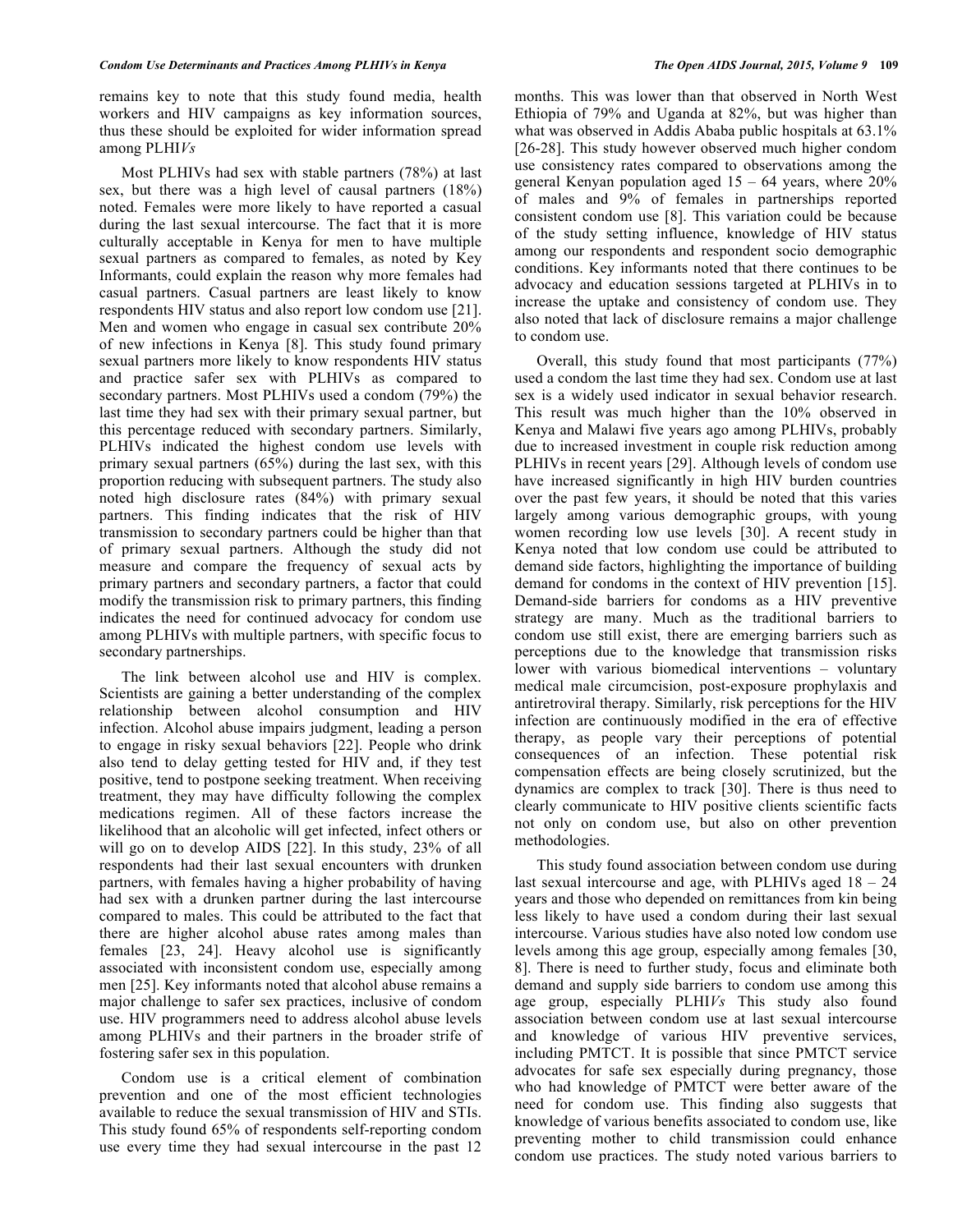condom use, key of these being the perception by PLHIVs that condoms reduce pleasure during sex and the fear by PLHIVs that partners would be cautious of them is they suggested the use of condoms during intercourse. These depict the need for HIV programs to promote disclosure among sexual partners, and enhance both condom specific as well as transmission prevention education among PLHI*Vs* There are various known methods of increasing awareness and behavior change among youth 18-24 including through youth friendly services, peer-to-peer models both in and out of school, youth relevant evidence-based interventions like sister to sister and healthy choices for better future, scaling up integrated services as well as utilizing technology including social media to educate, recruit and retain PLHIVs in care [4].

# **CONCLUSION**

Our observations highlight the need to further promote condom use among PLHIVs, especially among those aged 18 – 24, PLHIVs who depended on remittances from kin as main source of income, as well as during sex with secondary and casual partners. Although most PLHIVs had high level of condom related knowledge, consistent use and condom use at last sex were notably low among these groups. This study also notes that knowledge of various benefits associated to condom use, like preventing mother to child transmission, could enhance condom use practices.

Non-disclosure of HIV status to secondary and casual partners was noted as a key barrier to condom use.

#### **AUTHOR CONTRIBUTIONS**

Wamalwa Emmanuel was responsible for overall study design, development of protocols and tools, implementation, analysis and writing; Neyole Edward and Poipoi Moses contributed to review of the protocol, tools, findings and the paper; Ringera William and Bitok, Monicah contributed to review and implementation of the protocol and review of the paper. Otomu Geoffrey and Mbaluka Rosemary contributed to review of results, conclusions and the paper. All authors read and reviewed the paper and take responsibility for the findings.

#### **CONFLICT OF INTEREST**

The authors confirm that this article content has no conflict of interest.

#### **ACKNOWLEDGEMENTS**

The authors thank the Kisii County health leadership for being facilitative and allowing the researchers to collect data from respondents within County health facilities. Thanks to health workers who formed part of our key informants, PLHIV respondents as well as our data management team.

### **REFERENCES**

[1] UNFPA, WHO, UNAIDS 2015. Position statement on condoms and the prevention of HIV, other sexually transmitted infections and unintended pregnancy. Available at: http://www.unaids.org/en/

resources/presscentre/featurestories/2015/july/20150702\_condoms \_prevention

- [2] Weller S, Davis K. Condom effectiveness in reducing heterosexual HIV transmission. Cochrane database of systematic reviews 2007, Issue 4. Available at: http://apps.who.int/rhl/hiv\_aids/cd0 03255/en/
- [3] Pinkerton SD, Abramson PR. Effectiveness of condoms in preventing HIV transmission. Soc Sci Med 1997; 44(9): 1303-12.
- [4] Ministry of Health 2014. Kenya AIDS Strategic Framework 2014/2015 – 2018/2019. Available at: http://www.nacc.or.ke/ima ges/KASF\_F\_web.compressed.pdf
- [5] Agha S, Kusanthan T, Longfield K, Klein M, Berman J. Reasons for nonuse of condoms in eight countries in sub-Saharan Africa. PSI Research Division Working Paper No. 49, 2002. Available at: http://pdf.usaid.gov/pdf\_docs/pnacq124.pdf
- [6] Adair T. Men's condom use in higher-risk sex: trends in five Sub-Saharan African countries. J Popul Res 2008; 25(1): 51-62.
- [7] Hearst N, Chen S. Condom promotion for AIDS prevention in the developing world: is it working?. Stud Fam Plan 2004; 35(1): 39- 47.
- [8] NASCOP 2014. Kenya AIDS Indicator Survey 2012: Final Report. Available at: http://www.nacc.or.ke/images/documents/KAIS-2012.
- [9] Chaya N, Kali-Ahset A, Fox M. Condoms count: meeting the need in the era of HIV/AIDS. Washington, DC: Population Action International (PAI); 2002. Available at: http://pai.org/wpcontent/uploads/2012/01/english\_condomscount.pdf
- [10] Kennedy C, O'Reilly K, Medley A, Sweat M. The impact of HIV treatment on risk behavior in developing countries: a systematic review. AIDS Care 2007; 19(6): 707-20.
- [11] Crepaz N, Hart TA, Marks G. Highly active antiretroviral therapy and sexual risk behavior: a meta-analytic review. JAMA 2004; 292(2): 224-36.
- [12] Kenya National Bureau of Statistics 2009. Population and Housing Census*.* Nairobi, Kenya*.*
- [13] Commission on Revenue Allocation 2013. Counties*.* Available at: http://www.crakenya.org/county/kisii/
- [14] CARE International 2012. *Chagua Maisha* Progress Report for October 2011 to March 2012. Nairobi, Kenya. Unpublished.
- [15] Papo J, Bauni E, Sanders E. Exploring the condom gap: is supply or demand the limiting factor – condom access and use in an urban and a rural setting in Kilifi district, Kenya. AIDS 2011; 25(2): 247- 55.
- [16] Burton J, Lynae A, Operario D. Couples-focused behavioral interventions for prevention of HIV: systematic review of the state of evidence. AIDS Behav 2010; 14(1):1-10.
- [17] Orne-Gliemann J, Balestre E, Darak S, *et al*. Couple communication about the prevention of sexual risks: the role of a prenatal HIV counselling intervention - Prenahtest ANRS 12127 trial. 19<sup>th</sup> International AIDS Conference, Washington DC: USA, 2012.
- [18] Plazy M, Orne-Gliemann J, Balestre E, *et al*. Enhanced prenatal HIV couple oriented counselling session and couple communication about HIV. Rev Epidemiol Sante Publique 2013; 61(4): 319-27.
- [19] Thomas J, Linda R, Carlos C. Behavioral strategies to reduce HIV transmission: how to make them work better. Lancet 2008; 372(9639): 669-84.
- [20] Onsomu E, Moore D, Abuya B, Valentine P, Duren-Winfield V. Importance of the media in scaling-up HIV testing in Kenya. SAGE 2013; 3(3): 1-12.
- [21] Vu L, Andrinopoulos K, Mathews C, Chopra M, Kendall C, Eisele T. Disclosure of HIV status to sex partners among HIV- infected men and women in Cape Town, South Africa. AIDS Behav 2012; 16(1): 132-38.
- [22] Bryant K, Nelson S, Braithwaite R, Roach D. Integrating HIV/AIDS and alcohol research. Alcohol Res Health 2010; 33(3): 167-78.
- [23] Brady KT, Randall CL. Gender differences in substance use disorders. Psychiatr Clin North Am 1999; 22(2): 241-52.
- [24] Alcohol Use in Central Province of Kenya A Baseline Survey on Magnitude, Causes and Effects from the perspective of Community Members and Individual Users. NACADA 2011.
- [25] Samet J, Pace C, Cheng D, *et al*. Alcohol use and sex risk behaviors among HIV-infected female sex workers (FSWs) and HIV-infected male clients of FSWs in India. AIDS Behav 2010; 14(S1): 74-83.